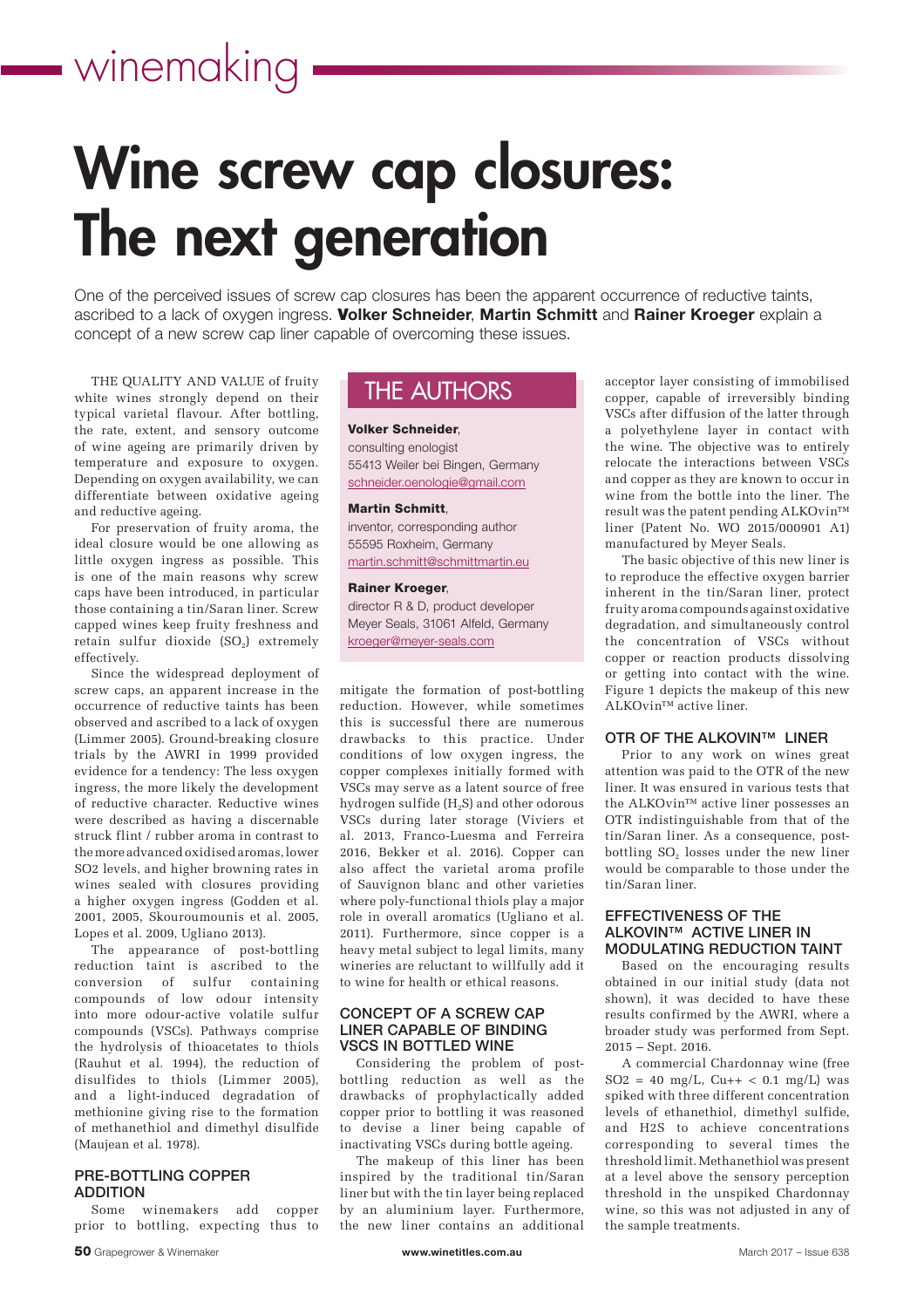

Figure 1: Design of the ALKOvin™ active liner adsorbing VSCs in bottled wines.

Table 1: Concentrations of VSCs as affected by ALKOvin™ active liner in comparison to tin/Saran liner in samples spiked at high concentration level after 12 months of bottle storage (upright, dark, at 17<sup>°</sup>C). Storage trial conducted in Australia.

|                        | tin/Saran | <b>ALKOvin<sup>®</sup></b> | percentage change<br>caused by ALKOvin® |
|------------------------|-----------|----------------------------|-----------------------------------------|
| methanethiol, µg/L     | 10.13     | 7.10                       | $-30.6%$                                |
| ethanethiol, µq/L      | 7.23      | 3.50                       | $-51.6%$                                |
| hydrogen sulfide, µg/L | 2.57      | 2.67                       | $+3.9%$                                 |
| dimethyl sulfide, µg/L | 185.0     | 226.3                      | $+22.3%$                                |

(Full report on the AWRI study is available upon request.)



Figure 2: Mean values for all sensory attributes for Chardonnay after spiking with thiols, H2S and dimethyl sulfide and 12 months' bottle storage under both tin/Saran (CON VSC1 HIGH) and ALKOvin™ active liner (TEST VSC1 HIGH) liner. Means found to be significantly different from each other (LSD =  $5\%$ ) are marked in bold with \*

Table 1 depicts the impact of ALKOvin™ active liner after 12 months of bottle storage as compared to the tin/ Saran liner.

Table 1: Concentrations of VSCs as affected by ALKOvin™ active liner in comparison to tin/Saran liner in samples spiked at high concentration level after 12 months of bottle storage (upright, dark, at 17°C). Storage trial conducted in Australia.

Thiols relevant for post-bottling reductive attributes show a drastic decrease under the ALKOvin™ active liner with the concentration differences generally increasing over time. The complex chemistry involved in the fate and formation of VSCs makes it difficult to explain the lack of effect on H2S and dimethyl sulfide concentrations.

The AWRI trials also studied the impact of the new liner on the concentrations of various precursor compounds, i.e. on sulfur compounds, out of which reductive VSCs develop. Remarkably, concentrations of almost all VSCs measured are lower under ALKOvin™ active liner, as compared to the tin/Saran

## AT A GLANCE

- An innovative screw cap liner capable of modulating the concentration of volatile sulfur compounds (VSCs) in screw capped wine has been subjected to performance trials;
- The innovative liner includes a layer containing active copper capable of immobilizing VSCs, present in the bottle headspace. Essentially their scavenging by copper takes place within the liner:
- OTR of the new liner is indistinguishable from that of a tin/ Saran liner;
- Tests have shown that none of the active copper leaches into the wine during storage, even when bottles are stored horizontally; and
- In storage experiments performed by the AWRI using commercial wine spiked with VSCs, a distinctive decrease in their concentration was observed in bottles sealed with the active liner, in comparison with those sealed with a tin/Saran liner.

liner. Only H2S and dimethyl sulfide show a deviant behaviour, which cannot be explained conclusively.

The decrease of precursors is caused by a shift in the equilibria established between the primary thiols and their corresponding precursors. When thiols are scavenged by the new liner, the equilibria favour conversion of the precursors to their primary thiols, resulting in a lower concentration of both precursors and thiols (data not shown).

Sensory evaluation was carried out at the end of the 12 months' bottle storage using the AWRI's expert sensory panel. Figure 2 summarises the attribute scores under tin/Saran and ALKOvin™ active liners for Chardonnay previously spiked with thiols, H2S, and dimethyl sulfide.

The wines stored under the ALKOvin™ active liner exhibited significantly lower perceived levels of reductive aromas such as vegetal and flint. Samples were also presented at a workshop focused on "The impact of packaging on wine development and shelf-life",(workshop #13 at the 16th Australian Wine Industry Technical Conference), where most participants were observed to prefer the wine under the ALKOvin™ active liner .

## IMPACT OF THE ALKOVIN™ ACTIVE LINER ON VARIETAL THIOLS OF SAUVIGNON BLANC

Varietal thiols of Sauvignon blanc such